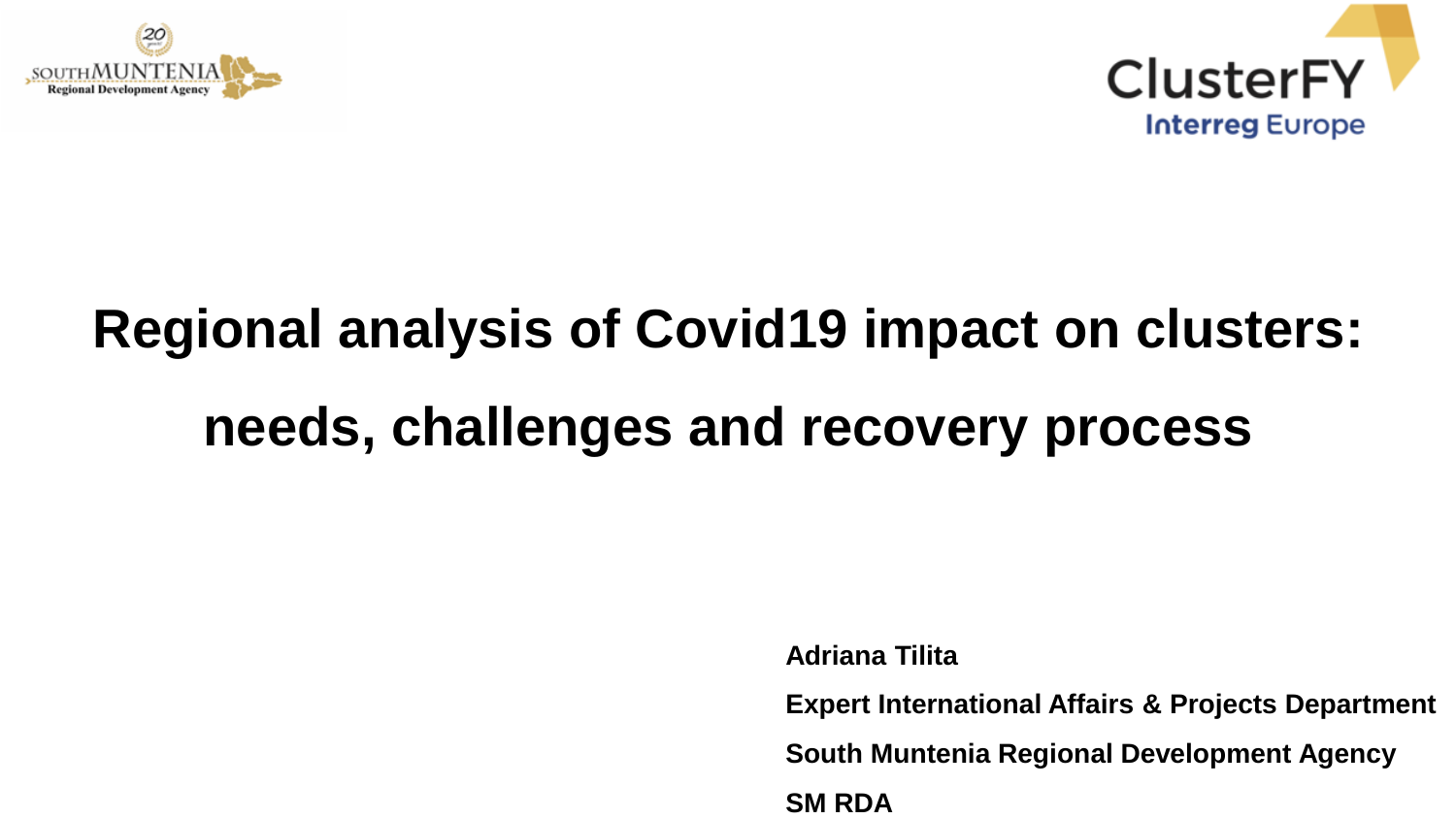

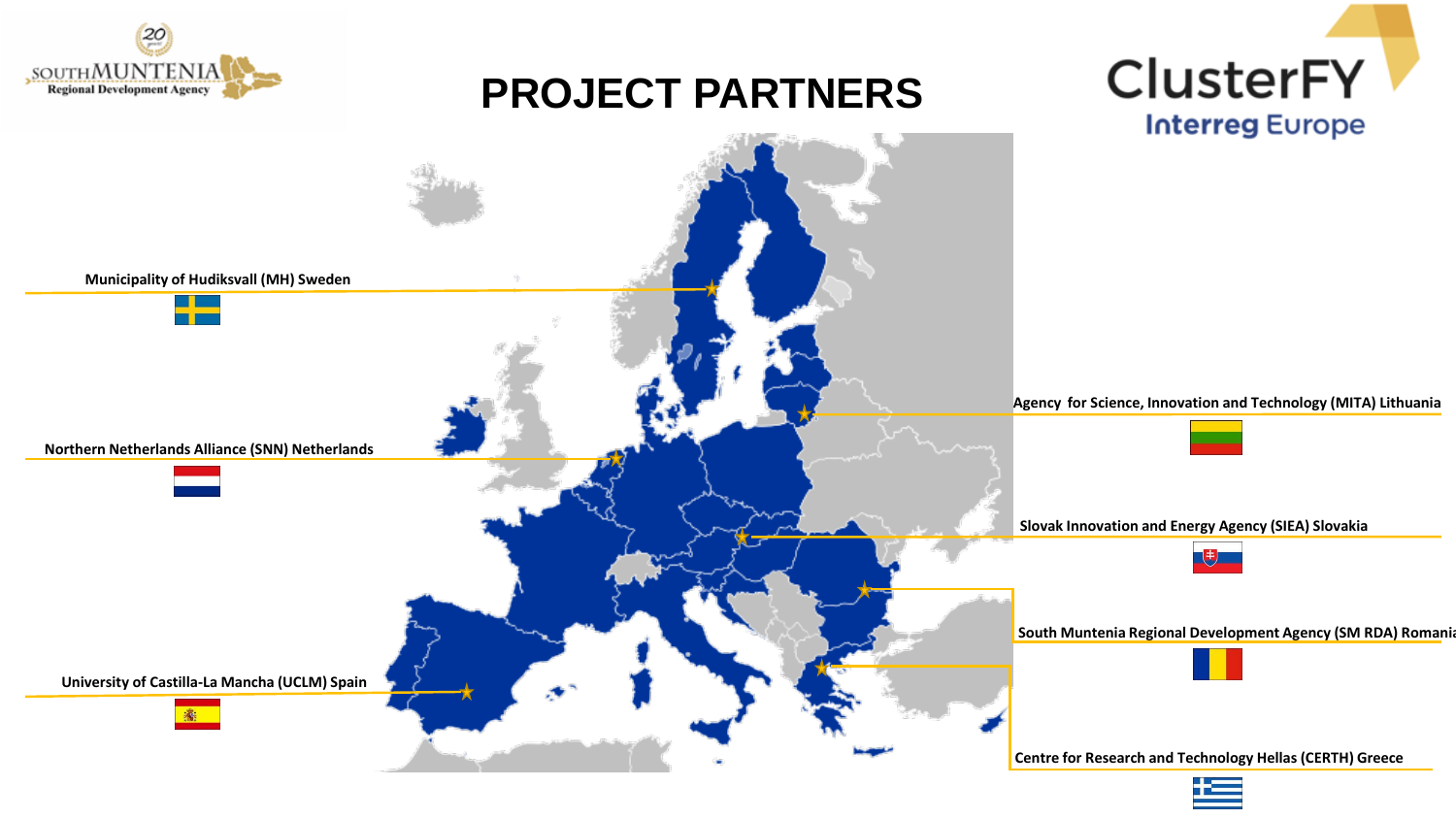



### **SURVEY CONTEXT**

- ClusterFY project extension for the Interreg Europe Programme 5<sup>th</sup> call: additional funding to support up to one year of exchange of experience activities in order to help in dealing with the COVID-19 crisis
- To understand pandemic's impact on clusters and SMEs and to enhance its collaboration on the path to recovery process, in order to better and quickly adapt to the new situation
- The survey was launched in September 2021, throughout the consortium (7 parteners 7 countries); over 38 clusters out of more than 100 answered our invitation in participating at the survey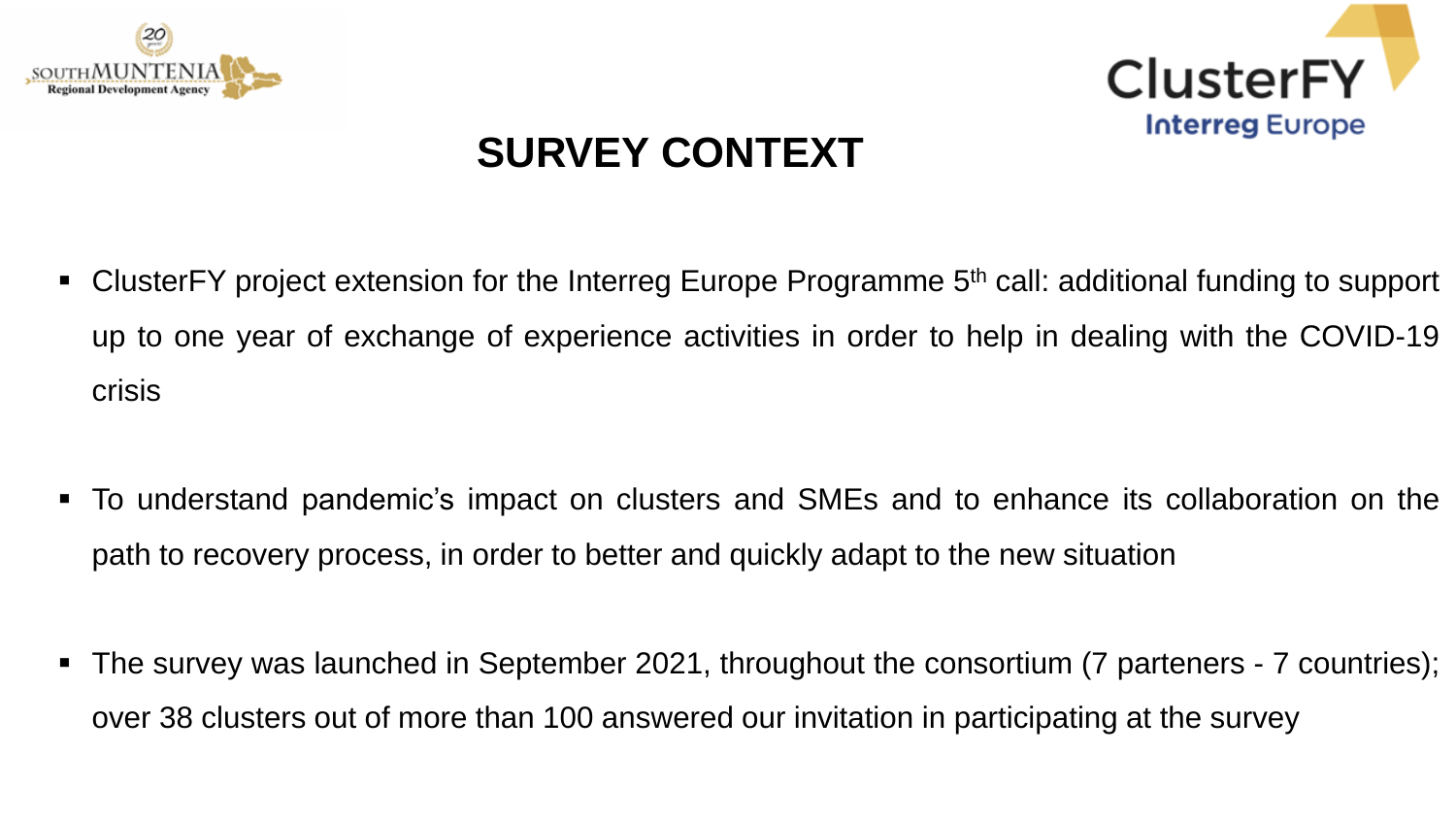



### **TIMEFRAME**

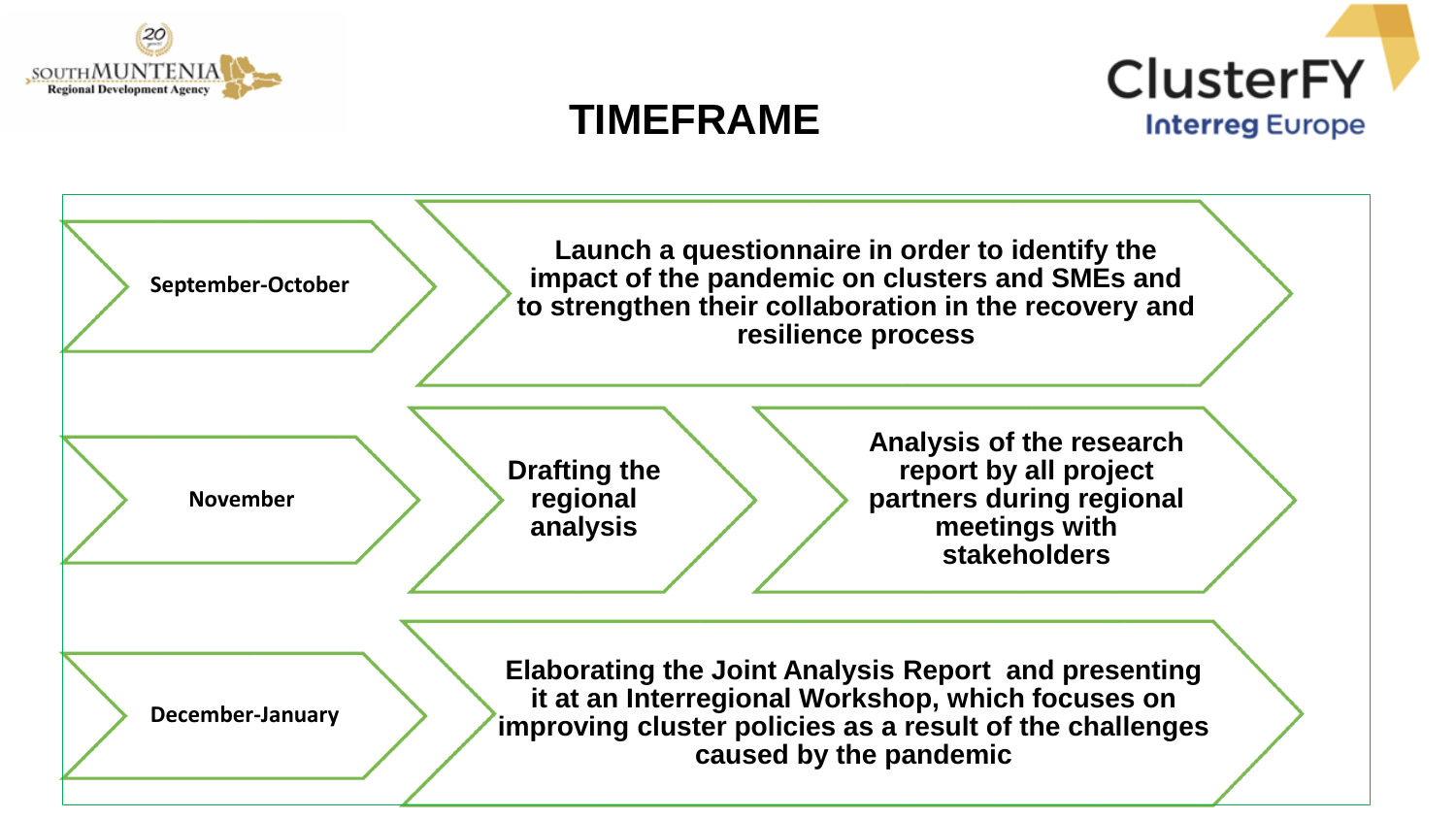



**WHAT HAS BEEN THE IMPACT OF COVID-19 ON YOUR ORGANIZATION?** 

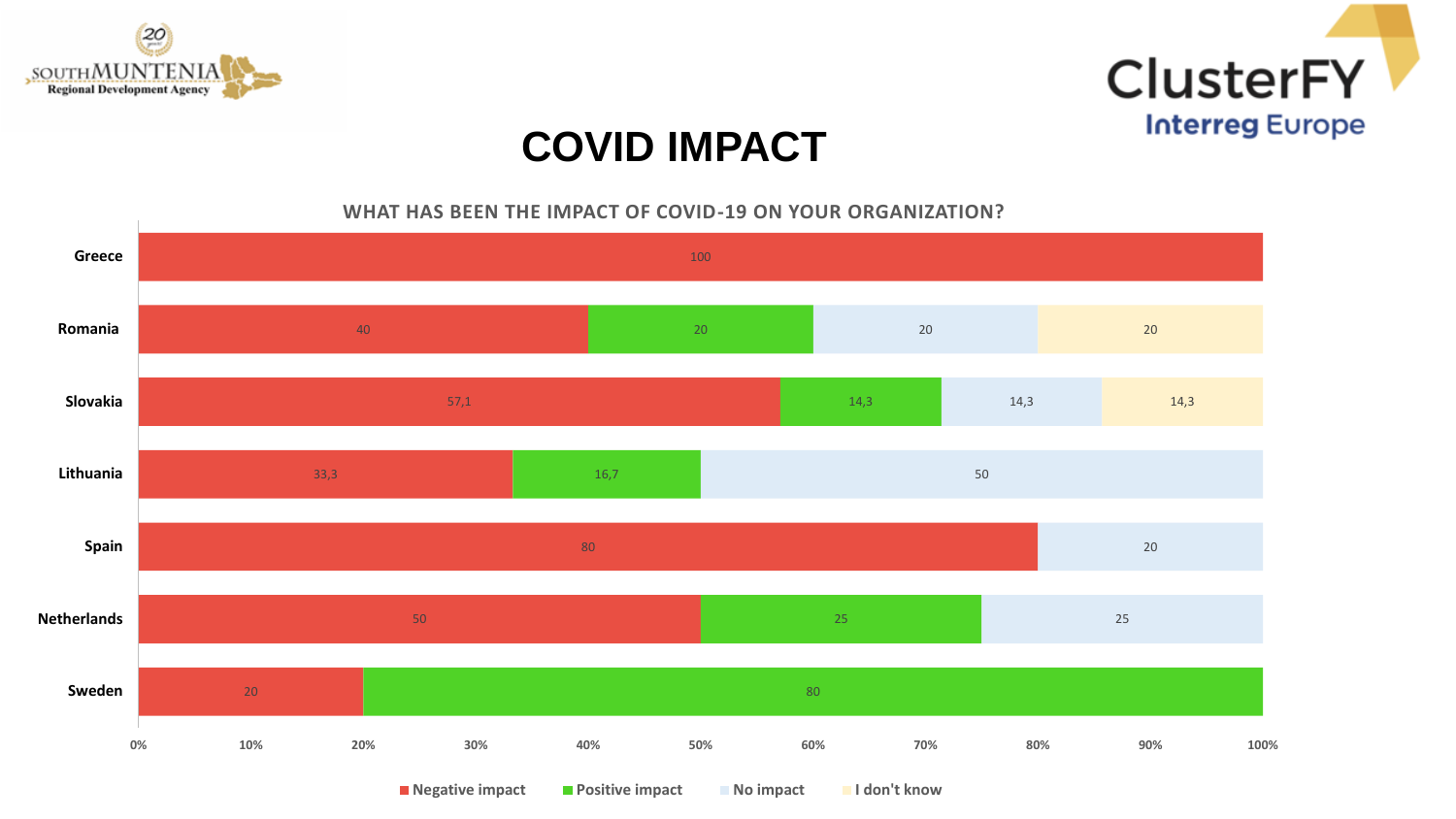

### **KEY FINDINGS**



- There can be noticed a very big **negative impact** in **Spain and Greece** but the surprising data comes from **Sweden**- **80% Positive impact**
- Another interesting finding**: Lithuania- 50% No impact**

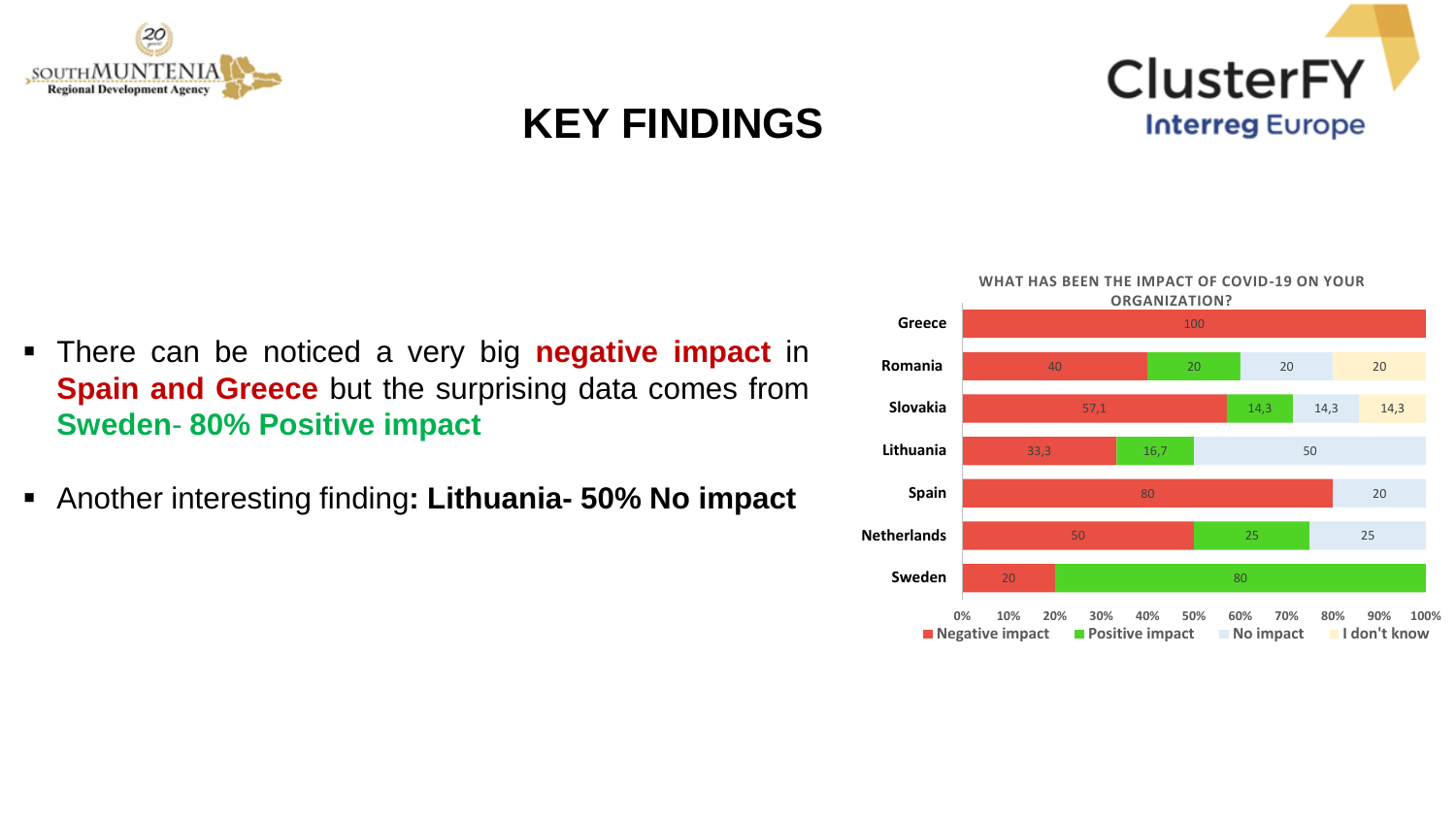



 **Impact on operations**, in most of the countries it was a significant impact, except for **Sweden – 85% Medium impact** and for **Lithuania – 50% Low impact**. **Greece** experienced a **High impact** on operation- **75%** Another interesting finding**: Lithuania- 50% No impact**

 **Impact on workforce: Netherlands- 75% No Impact. Romania and Slovakia- 40-43% Significant Impact**

**Impact on activities:**

While most of the countries faced significant or high impact on activities, Lithuania- **67% Low and Medium impact**

- **Impact on funding and Impact on finance/ cash flow: Lowest impact: Netherlands- 75%**
- **Impact on short / long term strategies Netherlands**- **75% No impact** vs **Romania- 60% Significant impact**
- **Impact on network**

Greece- **75%** and Spain- **60% Significant impact** and **Sweden- 43% High Impact**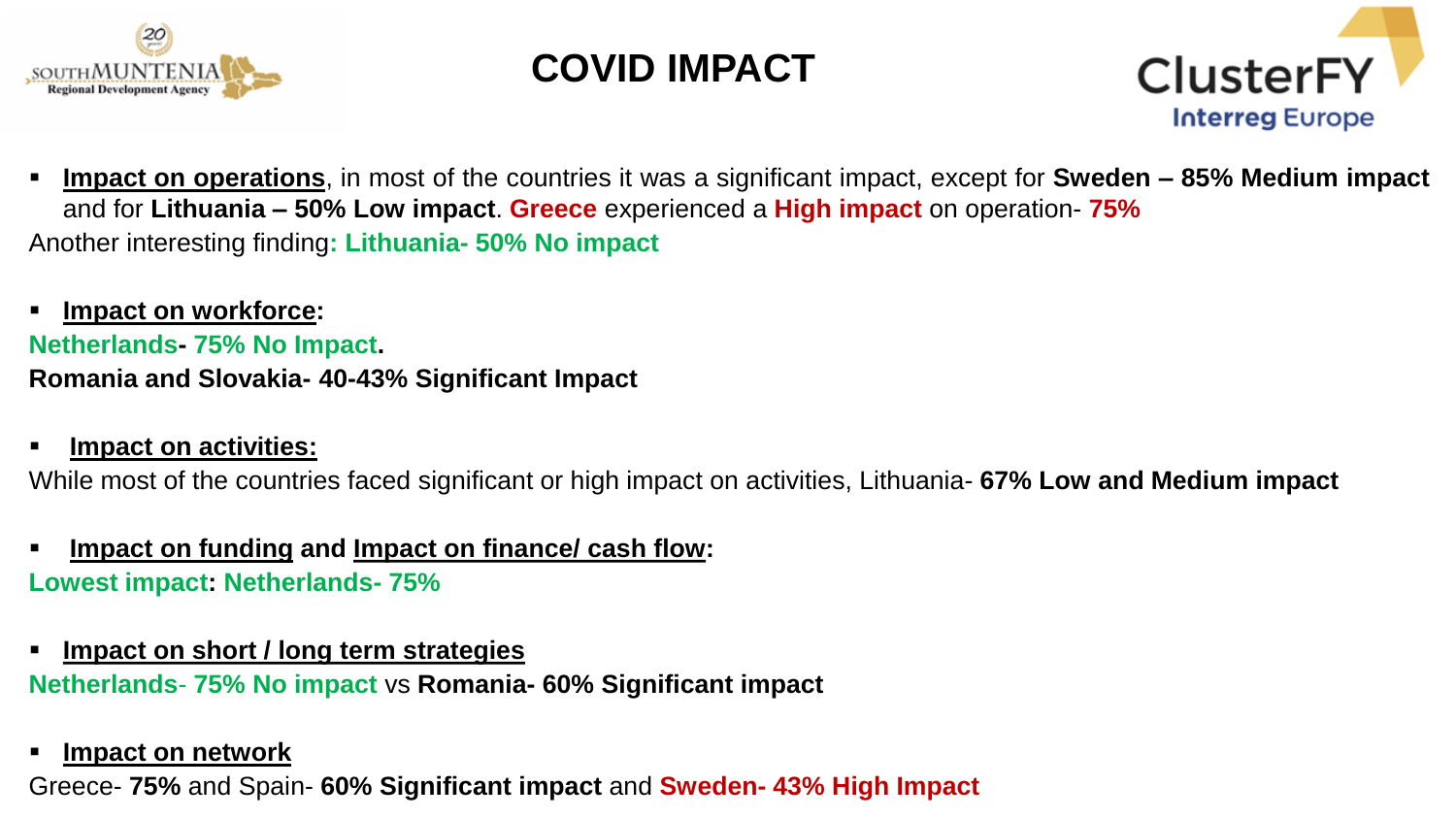



In terms of innovation process/ strategy, did the pandemic forced you in any way to improve or to rethink **the business model/ approach?**

**65%- Yes** and **35%- No Yes**: Romania and Netherlands – 100% **No**: Spain- 60% and Slovakia- 57%

Respondents admitted that the digitalization process was quickly improved and the changes that followed during the pandemic had to do mostly with new ways of working remote, comunicating online or digital networking.

Also, companies were able to see how important is to quickly adapt to online and to be always prepared to invest in a digital infrastructure, no matter the industry.

#### Therefore, **considering the Covid-19 crisis, did the organizations managed to build/accelerate a digital technology infrastructure?**

#### **61%- Yes** and **39%- No**

An important remark stands for **Romania- 100% answered No,** the main reason being that it managed to switch the activity to online through the already existing infrastructure.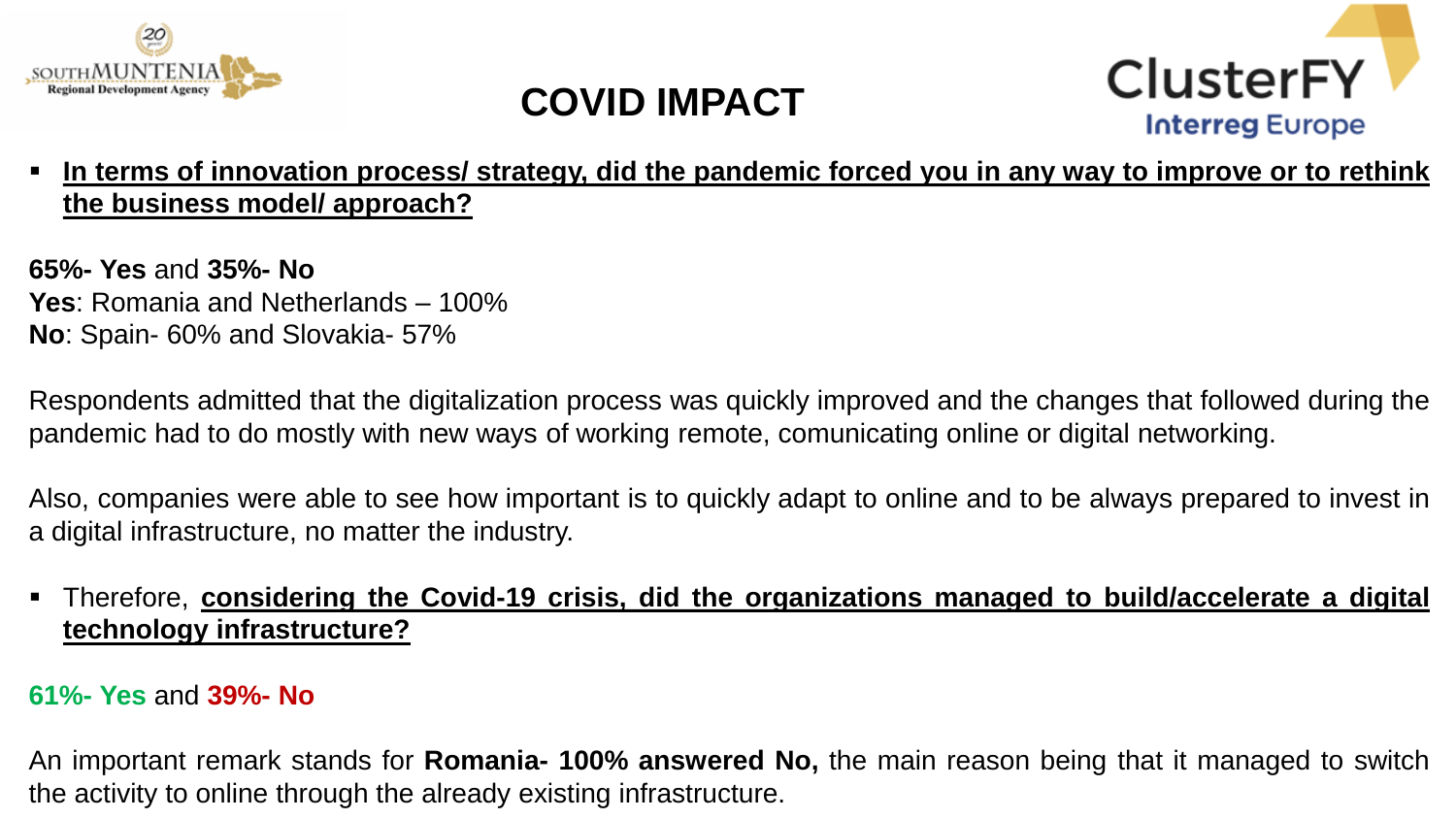



 Regarding the **external assistance sought during the COVID-19 crisis, the main source** of assistance for which the respondents applied was **the government**.

Also, it is important to add that respondents in **Spain marked health and safety/ medical firms as the second most needed external assistance.**

#### **KEY WORDS OF THE COVID IMPACT DIMENSION**

- **Digital infrastructure**
- **Flexibility**
- **Need to adapt**
- **Shift of operations**
- **Need of resources**
- **Structural changes**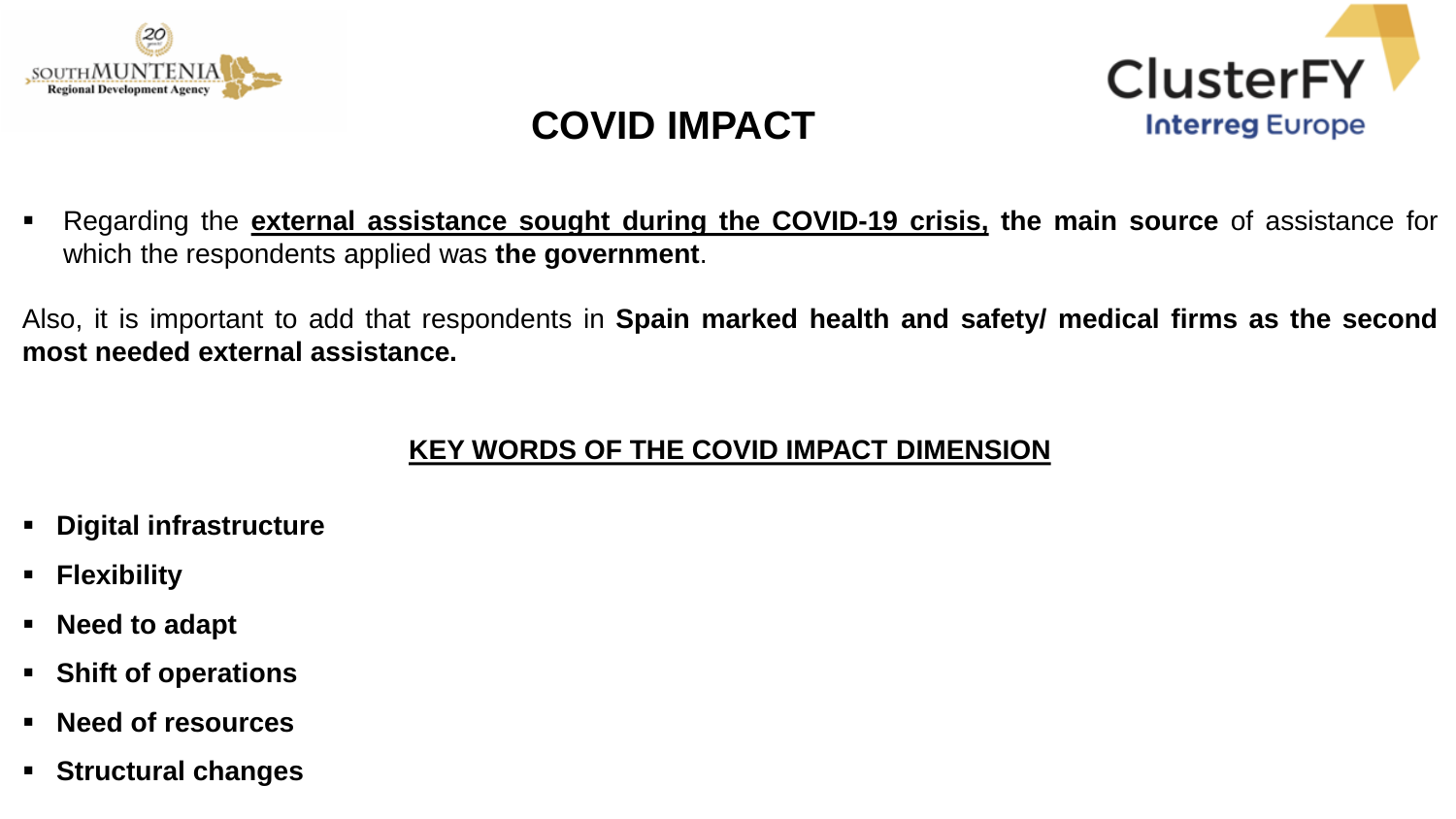



#### **The most challenged aspects in organizations during the pandemic**

- **Reassigning staff responsibilities due to working from remote locations Not a challenge** for **Netherlands- 75%, Lithuania- 67%, Sweden- 50% Very challenging** for **Romania- 75%** and **Greece- 50%**
- **Making decisions**

**Not a challenge for Lithuania- 83%, Spain- 60%, Sweden- 50% Very challenging for Romania and Netherlands- 75%**

**Innovating and launching new projects**

**Not a challenge for Lithuania- 67% Very challenging for Spain- 80% and Sweden- 57%**

**Government support**

**Not a challenge for Netherlands- 75% and Sweden- 71% Very challenging for Romania- 60%**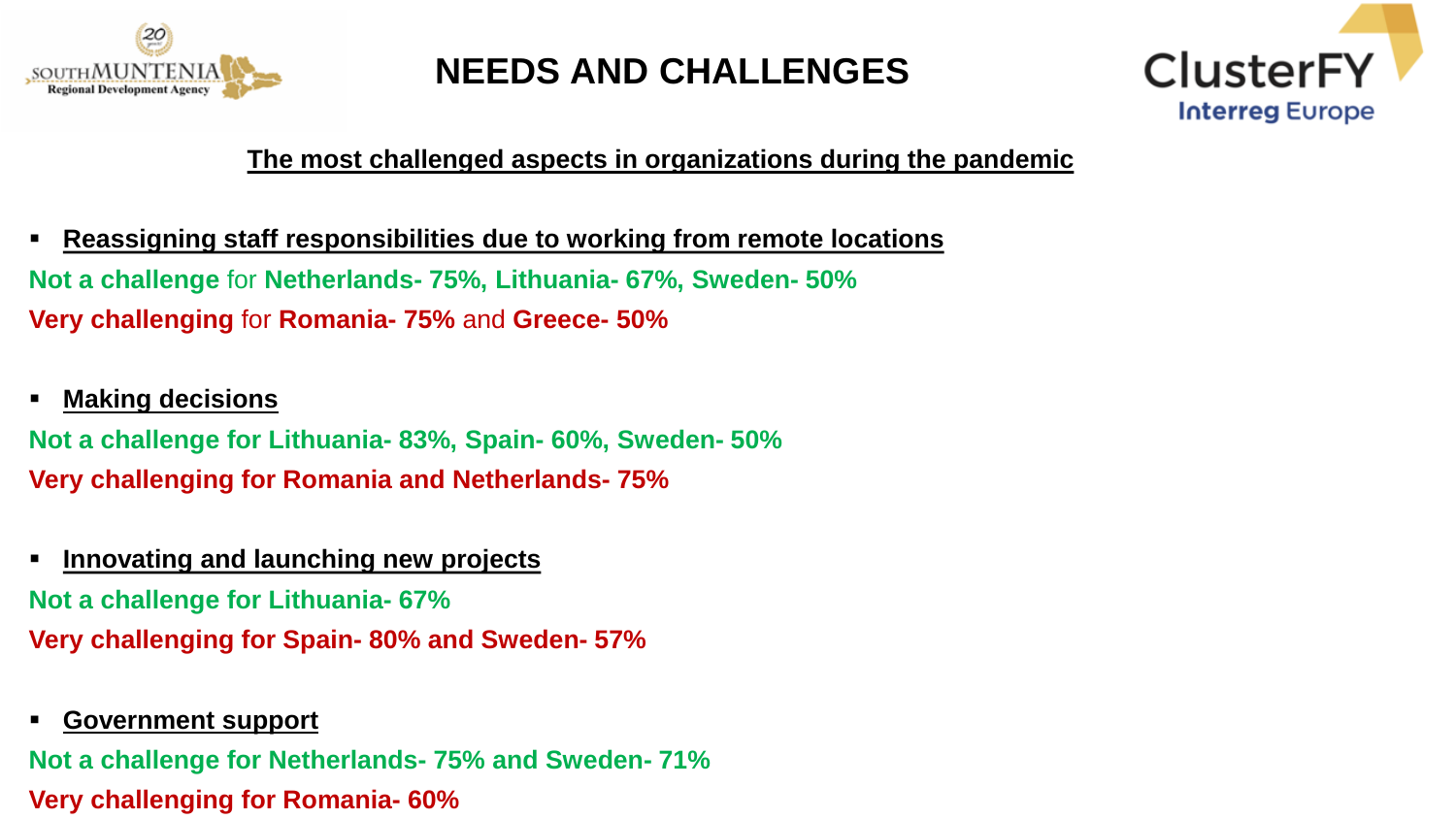



#### **The most challenged aspects in organizations during the pandemic**

#### **Maintaining flow of activities/ operations**

The majority of respondents in the 7 countries answered with being **Somewhat a challenge** or **Very Challenging**

#### **Employee retention**

**Not a challenge** for **Netherlands- 75%, Sweden** and **Slovakia- 71%, Greece- 50% Very challenging** for **Spain- 80%** and **Romania- 60%**

#### **Impact on finance/ cash flow**

The majority of respondents in the 7 countries answered with being **Somewhat a challenge** or **Very Challenging**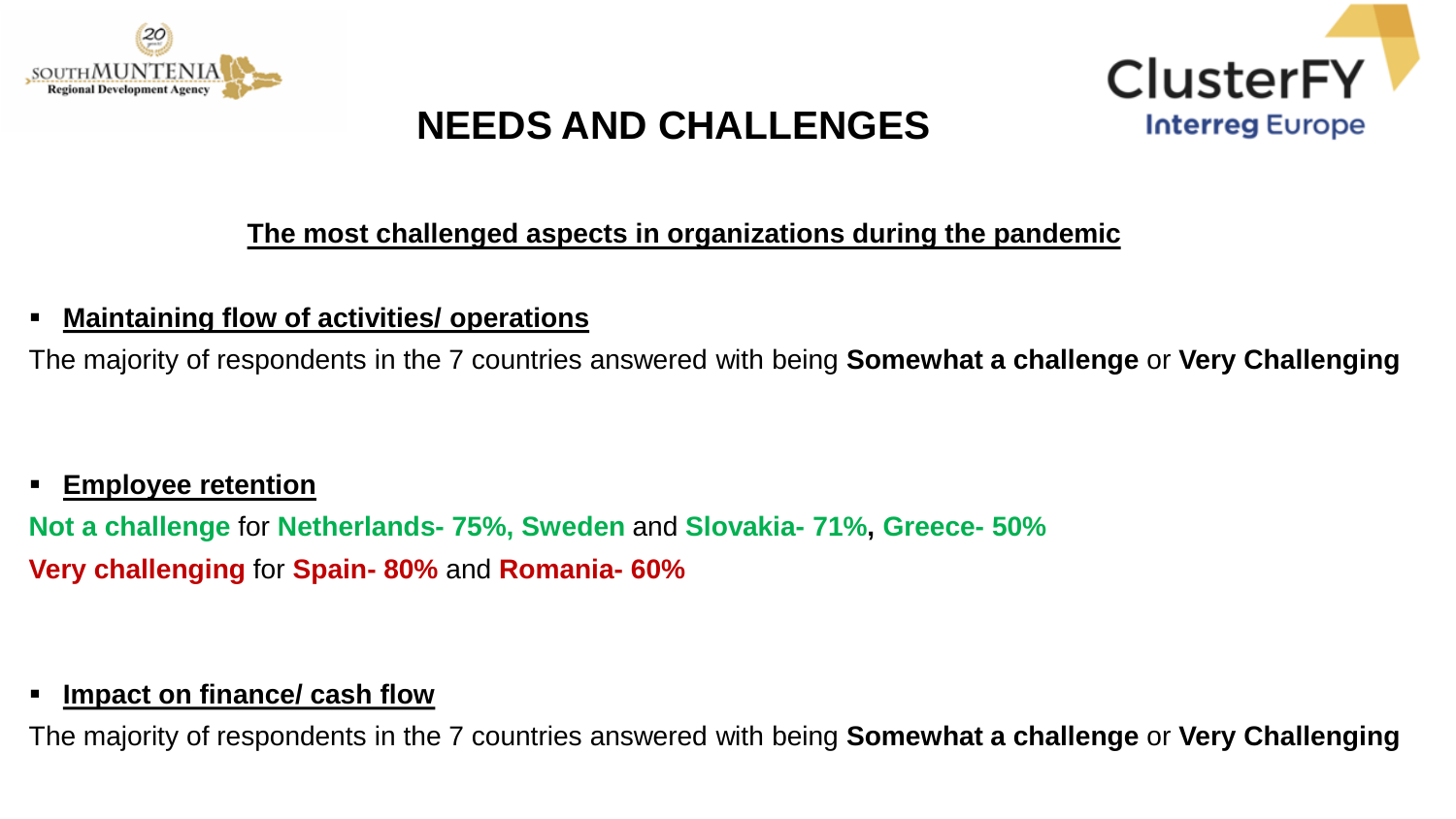



#### **Other aspects that were the main challenged when trying to cope with the COVID-19 emergency**

- $\checkmark$  Travel restrictions and quarantine rules
- $\checkmark$  Problems with the value chain supply
- $\checkmark$  Uncertainty and unpredictability about the future of business, education and health system
- $\checkmark$  Outbreak of Covid cases in companies.
- $\checkmark$  Canceling project or postpone them
- $\checkmark$  Lack of personal contacts especially for startups
- $\checkmark$  Financial problems of cluster members
- $\checkmark$  Slow government response or assistance
- $\checkmark$  Keeping the synergies with staff, partners, stakeholders
- $\checkmark$  Lack of interaction, stressful situations, which affects cooperation and creativity in general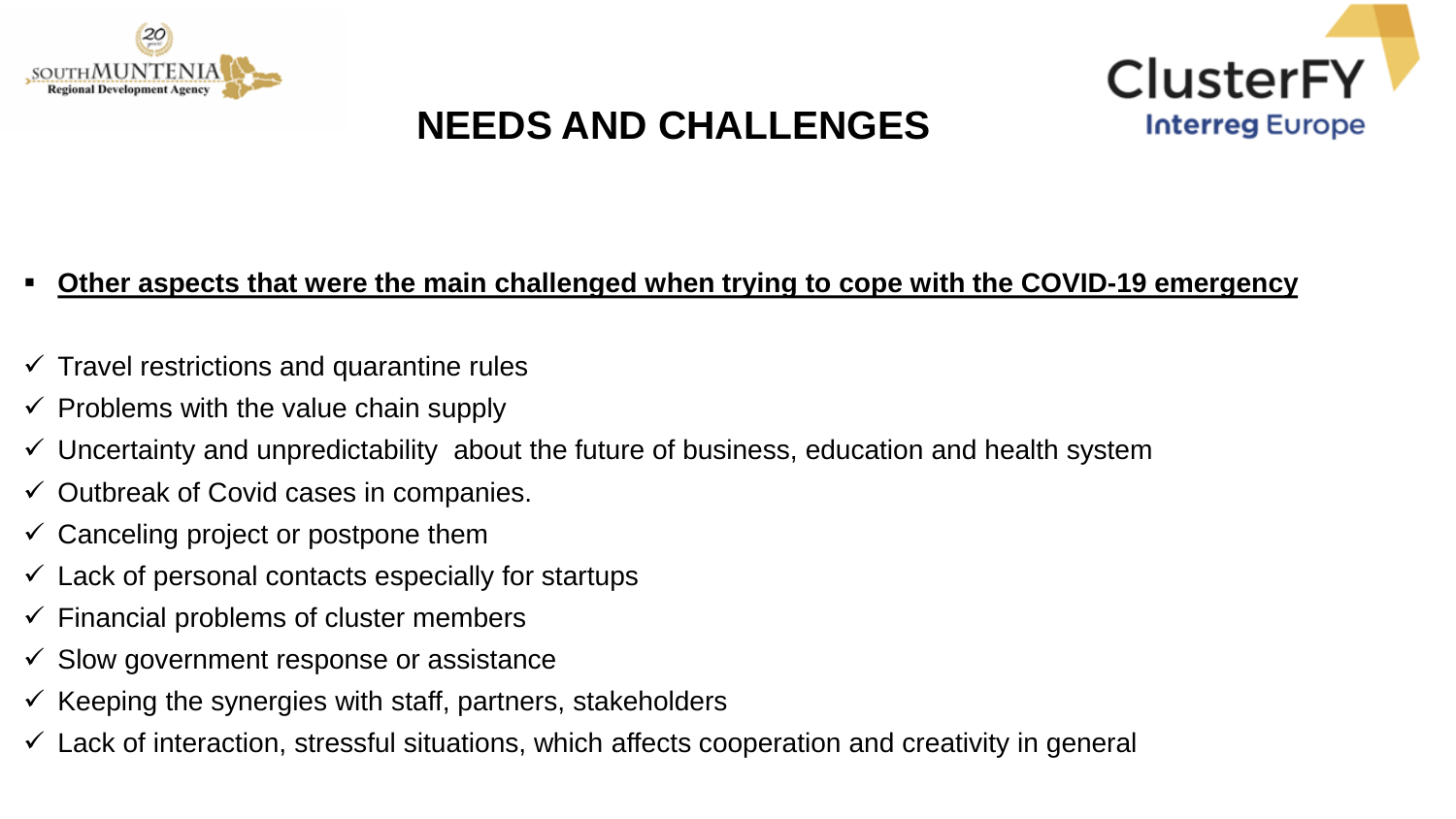



#### **The most important action taken by organization during the COVID-19 lock down**

- $\checkmark$  Safety rules and health measures for the employees while working from the office
- $\checkmark$  Staff support during remote work
- $\checkmark$  Boosting online communication
- $\checkmark$  Provide advice and support for cluster members and encourage them to keep investing
- $\checkmark$  Trying to make the staff working from home as involved as the ones in the office
- $\checkmark$  Organizing activity in such manner that project launched before Covid pandemic would continue

Most of the actions taken concerned the staff, both on profesional level and personal level. Also, cluster members were offered support and advice. Activities and communication were influenced by the digital infrastructure.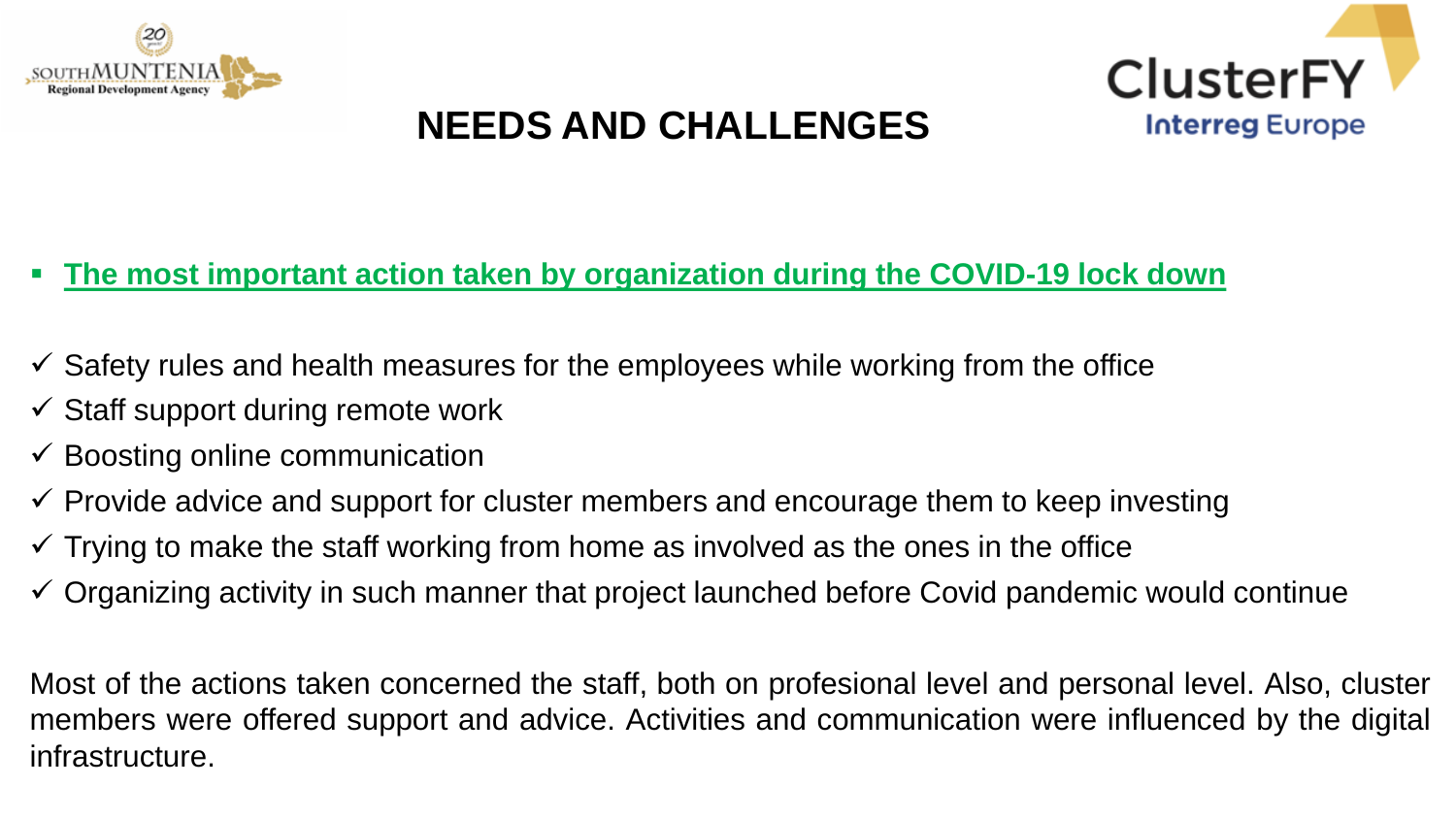

### **RECOVERY PROCESS**



- **Support measures clusters expect/need from the government side for a quick recovery from pandemic caused situation**
- $\checkmark$  Improved legislation for clusters
- $\checkmark$  Programs to cooperate with other clusters
- $\checkmark$  Fiscal facilities and subventions
- $\checkmark$  Development of a national cluster strategy
- $\checkmark$  Eligibility of clusters as state aid beneficiaries

#### **The most helpful actions/ measures taken for the following categories**

a. **Employees:** offering support (psychological, technical and financial) and flexibility in order to be able to work from home

b. **Cluster members**: enhancing online communication and offering legal or technical advice

c. **Stakeholders**: access to local and international events; updates on projects;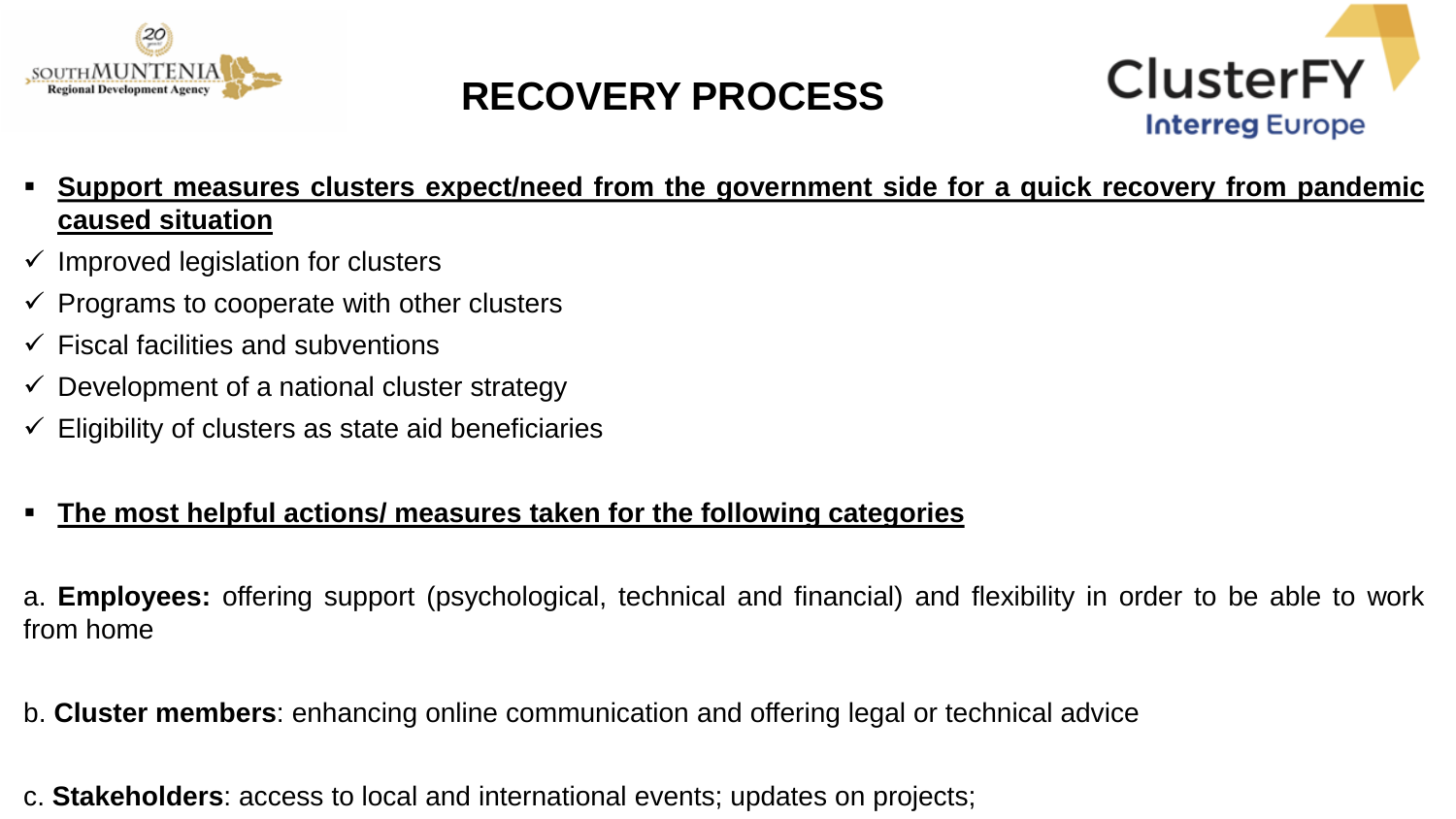

### **RECOVERY PROCESS**



 **The existence of a crisis response plan and/ or a business continuity plan Yes – 79% No** – **21%**

Most of those that answered *No* also added that they do not think that having a crisis response plan or a business continuity plan would have been helpful

 **Development of a dedicated pandemic plan in the future Yes - 44% Not sure - 56%**

#### **The most important measures of a future pandemic plan**

Most of the anwers were related to the health and protection of the employees but also to the development of a system that updates in real time the measures taken by the government and the official information.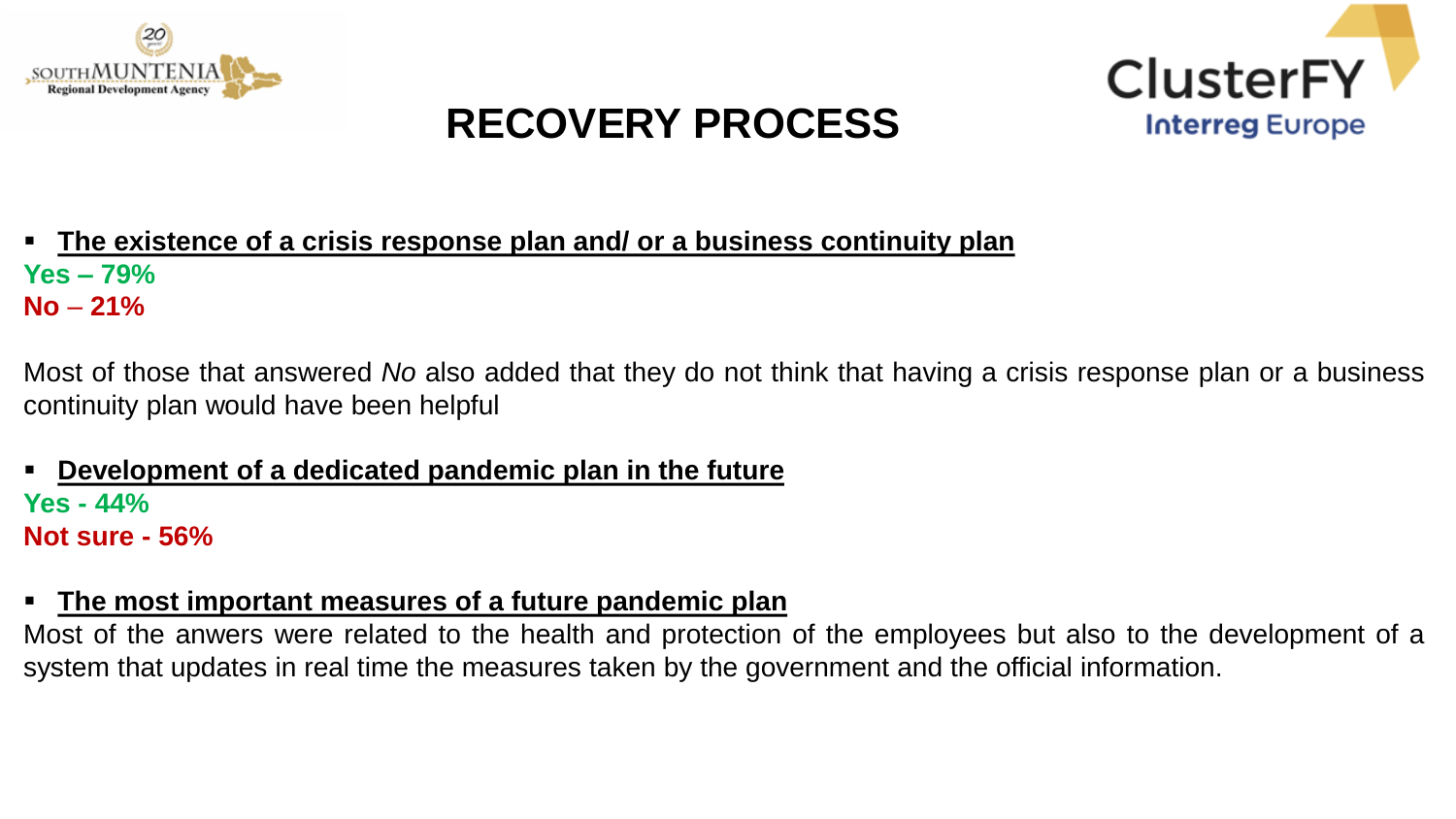

### **RECOVERY PROCESS**



**The main steps your organization is following in the recovery process plan**

The majority of respondents indicated:

- $\checkmark$  Reassessing employees responsibilities
- $\checkmark$  Organizing more physical networking meetings with cluster members/ stakeholders
- $\checkmark$  Working on a new financial strategy
- $\checkmark$  Developing a more advanced/ efficient digital infrastructure
- $\checkmark$  Setting up a new approach of flexible working (work from home and from the office)

#### *Digitally enabled organizations have the capabilities to face the impact of pandemics and their path to recovery is more quick-moving*

**69%** of the respondentes **agree** with this statement. None of them disagree.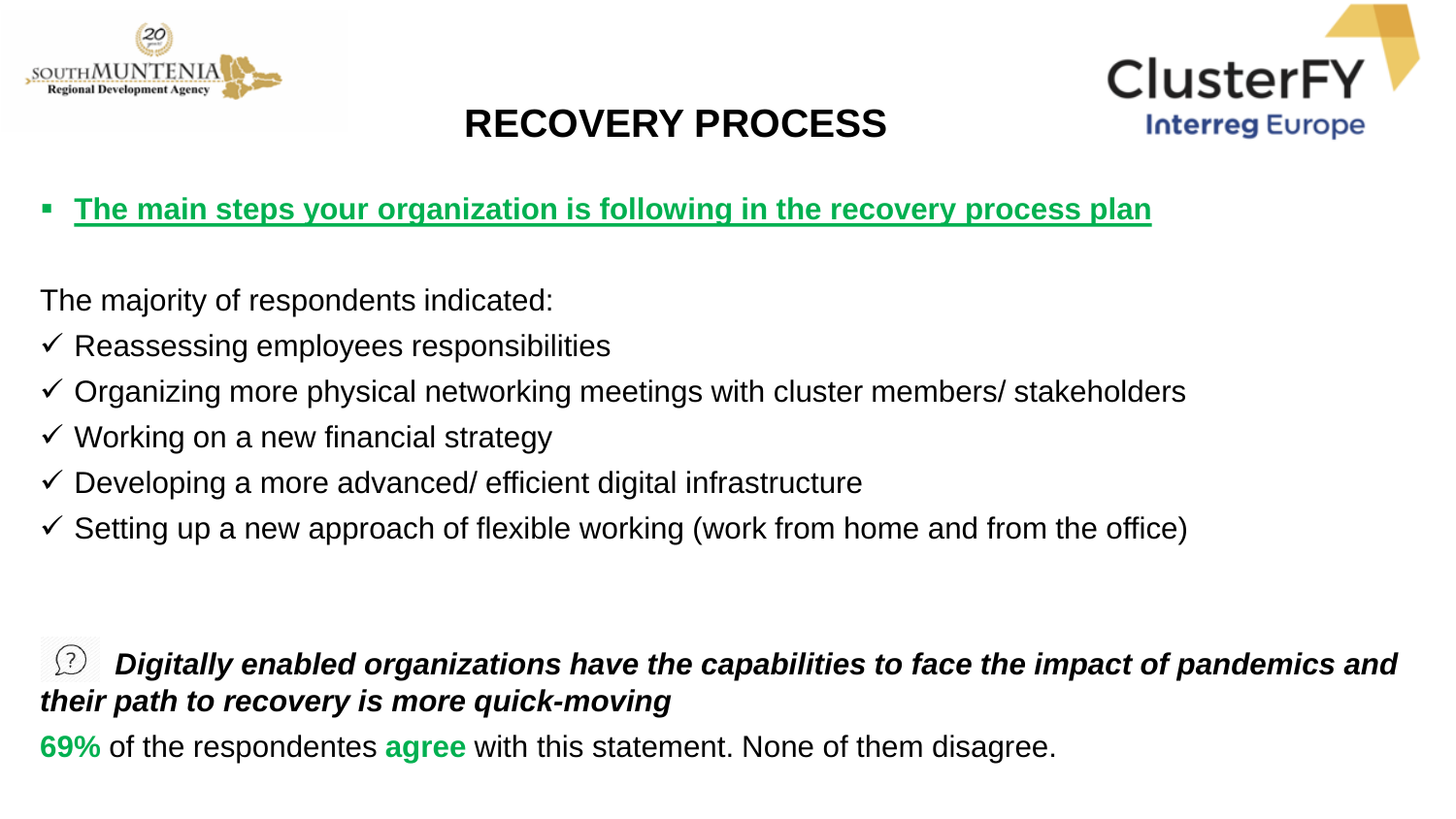





- Clusters should receive financial help in order to keep jobs and to continue activity.
- The amount: depending on the pandemic's impact on sectors (not all the sectors can shift to digital).
- Communication and interaction online: a stressful activity but the only safe way during an outbreak.
- Digital infrastructure is the key factor in keeping the work flow and all it implies.
- The pandemic impact on people's personal life: visible on their day to day activities at work (efficiency, creativity, ways of interacting with colleagues and clients etc)
- Thus, employees should have permanent access to skilled professionals offering them support.

**Is going back to normal what organizations actually need? (frequent trips and events, many meetings etc)**